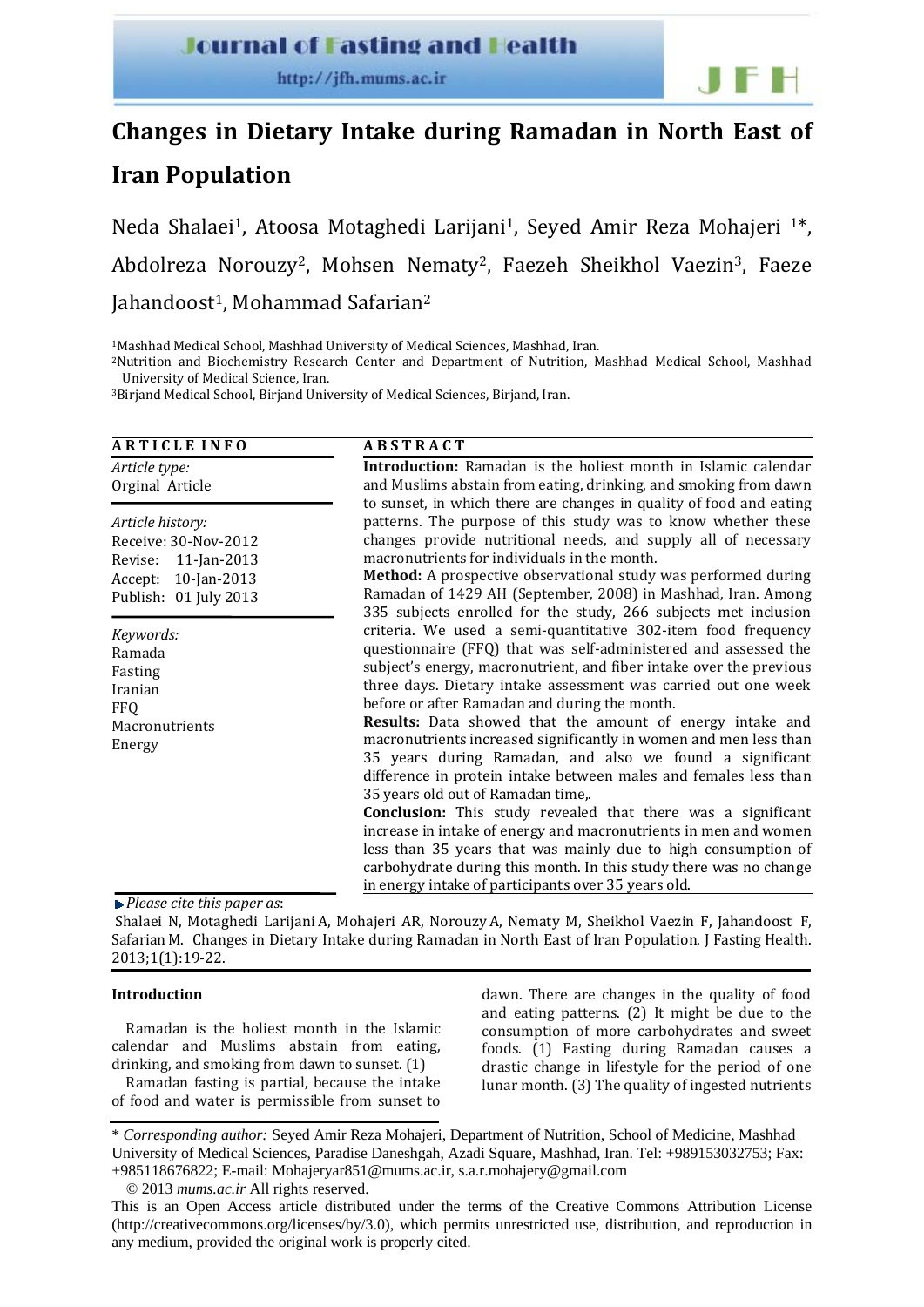can also differ during Ramadan compared to the rest of the vear. The fasting period per day may vary depending on the geographical location of the country and the season of the year, and can be as long as 18 hours/day in the summer. Furthermore, a decrease in meal frequency (4) and sleep duration, (5) together with a reduction in daily physical activities during Ramadan (6) have been reported.

One research determining energy intake was performed on healthy Iranian population in Ramadan. The result of research showed that the total energy intake was reduced during Ramadan in all participants. (7)

There are many researches about Ramadan with different results. Some of these studies concluded an increase in energy intake, (8‐10) some concluded a decrease,  $(4, 5, 7)$  and some others showed no changes. (3, 11) These different results might be due to different cultures in Islamic countries. In most of these researches, consumption of simple carbohydrates and sweet foods increased significantly. (8, 9)

It is important to provide energy and calorie with necessary macronutrients for body. Not providing sufficient energy can cause eating disorders.

This study was done in order to assess whether or not changes in eating habits could provide nutritional needs in Ramadan, and that these changes could supply all necessary macronutrients for individuals in this month.

# **Material and Methods**

A prospective observational study was performed during Ramadan of 1429 AH (September, 2008) in Mashhad, Iran. A random sample of Muslims who indicated their intention to fast during Ramadan was recruited from all six districts of Mashhad by cluster sampling.

Inclusion criteria were healthy adults aged ≥15 years old, who were planning to fast for at least 20 days of the Ramadan, and who consented to their participation. Fasting is not obligatory for the sick or anyone whose health might be negatively affected by fasting as well as for menstruating, pregnant, and lactating women, and travelers. Participants who reported implausible energy intakes  $($  <800 or >6,000 kcal/day,  $n = 69$ ) (12) were excluded from the analyses. The study was conducted according to the guidelines laid down in the Declaration of Helsinki and all procedures involving human subjects were approved by the Research Ethics Committee of Mashhad University of Medical Sciences (approval number 87224). Written informed consent was obtained from all subjects before participation.

## *Dietary intake assessment*

Dietary intake assessment was carried out one week before or after Ramadan and during this month to assess their intake in non-fasting days and during fasting period, respectively. A semi‐ quantitative 302‐item food frequency questionnaire (FFQ) was designed based on two FFQs previously validated in the Iranian population. (13, 14) The FFQ was self‐ administered that assessed subject's energy, macronutrient, and fiber intake over the previous three days. Consumption of foods was broken down into seven frequencies: the highest was 5 times a day and the lowest was never. Pictures of standard portion sizes were used to estimate usual portion consumed for foods such as rice and pasta. For each food item, the frequency consumed per day was multiplied by the amount consumed based on portion size to compute the total amount consumed per day. Iranian food composition tables were used to calculate the daily energy, macronutrient, and fiber intake. (15)

# *Statistical Analysis*

Statistical analyses were performed using the SPSS 15.0 software (IBM Company, Chicago, USA). Data were checked for normality before analysis by the Kolmogorov‐Smirnov test and by examining normality plots. A paired t-test was used for comparison between two sets of data for normally distributed data, and the Wilcoxon Signed Ranks test was used for non‐parametric data. Calorie and macronutrients intake in males and females were compared using an independent t‐test for normally distributed data or Mann‐Whitney U test for not‐normally distributed data. A p‐value ≤0.05 was considered to indicate a statistically significant difference. Data are expressed as mean and standard deviation (SD).

# **Results**

Among 335 subjects recruited into the study, 266 subjects met inclusion criteria (119 males: mean age 34.1 y; 147 females: mean age 25.3 y). Subjects were categorized by age and sex, and the intake of energy and macronutrients in each group was analyzed. (Table 1)

Data showed that the daily intake of energy, macronutrients, and fiber increased significantly in men less than 35 years in Ramadan, but in men over 35 years the intake of energy, macronutrients, and fiber decreased insignificantly during this month.

The amount of energy intake and macronutrients increased significantly in women less than 35 years in Ramadan, but in women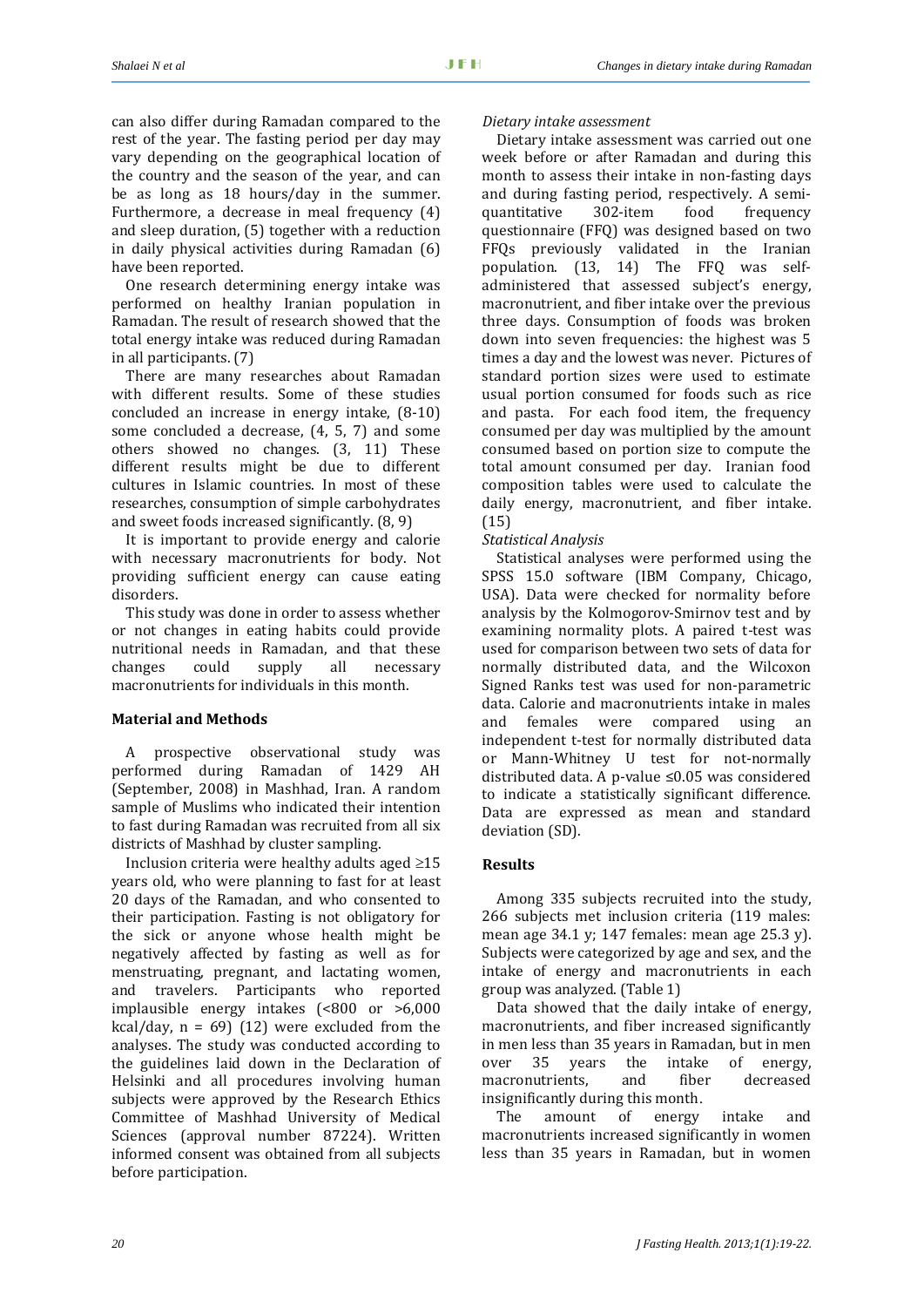| <b>Table 1.</b> Dietary energy, macronutrient, and fiber intakes pre- and during Ramadan according to gender (n= 266). |                |                    |           |                       |           |                      |                    |           |                          |                        |                      |  |  |
|------------------------------------------------------------------------------------------------------------------------|----------------|--------------------|-----------|-----------------------|-----------|----------------------|--------------------|-----------|--------------------------|------------------------|----------------------|--|--|
|                                                                                                                        |                | Age < 35 years old |           |                       |           |                      | Age > 35 years old |           |                          |                        |                      |  |  |
|                                                                                                                        |                | <b>Pre Ramadan</b> |           | <b>During Ramadan</b> |           |                      | <b>Pre Ramadan</b> |           | <b>During</b><br>Ramadan |                        |                      |  |  |
|                                                                                                                        |                | Mean               | <b>SD</b> | Mean                  | <b>SD</b> | P value <sup>+</sup> | Mean               | <b>SD</b> | Mean                     | <b>SD</b>              | P value <sup>+</sup> |  |  |
| <b>Energy intake</b><br>(kcal/day)                                                                                     | <b>Males</b>   | 2476               | 1164      | 2866                  | 1262      | 0.019                | 2507               | 1173      | 2277                     | 993                    | 0.131                |  |  |
|                                                                                                                        | $(n=119)$      |                    |           |                       |           |                      |                    |           |                          |                        |                      |  |  |
|                                                                                                                        | <b>Females</b> |                    |           |                       |           |                      |                    |           |                          |                        |                      |  |  |
|                                                                                                                        | $(n=147)$      | 2191               | 1040      | 2719                  | 1180      | 0.000                | 2503               | 1301      | 2604                     | 1229                   | 0.654                |  |  |
| Carbohydrate<br>(g/day)                                                                                                | <b>Males</b>   | 319.2              | 157.1     | 382.9                 | 174.2     | 0.008                | 318.0              | 151.8     | 289.3                    | 141.<br>9              | 0.161                |  |  |
|                                                                                                                        | <b>Females</b> | 277.9              | 133.9     | 356.9                 | 155.3     | 0.000                | 327.0              | 154.1     | 354.0                    | 195.<br>$\overline{7}$ | 0.627                |  |  |
| % * carbohydrate                                                                                                       | <b>Males</b>   | 51.3               | 6.9       | 53.3                  | 7.0       | 0.049                | 50.8               | 6.5       | 50.1                     | 7.0                    | 0.587                |  |  |
|                                                                                                                        | <b>Females</b> | 50.8               | 6.7       | 52.9                  | 7.0       | 0.007                | 52.9               | 7.2       | 53.6                     | 9.0                    | 0.694                |  |  |
| Protein (g/day)                                                                                                        | <b>Males</b>   | 88.6               | 41.3      | 98.7                  | 46.8      | 0.110                | 95.3               | 48.9      | 83.5                     | 42.3                   | 0.101                |  |  |
|                                                                                                                        | <b>Females</b> | 76.8               | 39.7      | 92.2                  | 46.1      | 0.002                | 91.5               | 55.5      | 86.4                     | 47.7                   | 0.709                |  |  |
| $%$ # protein                                                                                                          | <b>Males</b>   | 14.8               | 3.8       | 13.9                  | 3.0       | 0.117                | 15.2               | 3.2       | 14.5                     | 3.3                    | 0.321                |  |  |
|                                                                                                                        | <b>Females</b> | 14.1               | 3.0       | 13.5                  | 2.6       | 0.077                | 14.3               | 3.1       | 12.8                     | 2.7                    | 0.044                |  |  |
| Fat (g/day)                                                                                                            | <b>Males</b>   | 94.3               | 49.5      | 106.2                 | 51.6      | 0.073                | 96.0               | 49.2      | 87.9                     | 35.0                   | 0.348                |  |  |
|                                                                                                                        | <b>Females</b> | 86.3               | 44.4      | 103.9                 | 54.1      | 0.001                | 95.0               | 58.9      | 95.8                     | 46.2                   | 0.737                |  |  |
| $%$ #fat                                                                                                               | <b>Males</b>   | 33.9               | 6.5       | 32.8                  | 6.2       | 0.256                | 34.1               | 5.3       | 35.4                     | 5.8                    | 0.253                |  |  |
|                                                                                                                        | <b>Females</b> | 35.2               | 6.1       | 33.6                  | 5.9       | 0.022                | 32.8               | 6.0       | 33.5                     | 7.4                    | 0.662                |  |  |
| Fiber $(g/day)$                                                                                                        | <b>Males</b>   | 19.5               | 13.5      | 22.8                  | 11.2      | 0.010                | 20.8               | 10.9      | 18.5                     | 9.2                    | 0.219                |  |  |
|                                                                                                                        | <b>Females</b> | 19.1               | 9.7       | 22.1                  | 10.3      | 0.004                | 23.9               | 13.0      | 22.0                     | 13.0                   | 0.681                |  |  |

† Comparing pre‐ and during Ramadan variables done by paired samples t‐test for normally distributed data, and by Wilcoxon test for non‐normallydistributed data

‡ % of daily energy

over 35 years these differences were not statistically significant.

There was no significant difference in energy, macronutrients, and fiber intake among males and females in each age group during Ramadan and out of Ramadan, except in the protein intake which was significantly different between males and females less than 35 years old out of Ramadan time .

## **Discussion**

In this study, statistical analysis was done based on two age groups:

#### *Less than 35 years old*

Our study findings indicated Ramadan fasting affected energy and macronutrients intake in both males and females in this age group. Energy intake in Ramadan was significantly higher than that out of this month and it was mainly due to high consumption of carbohydrate during this month. There are some studies that show increase in energy intake during this month. (8‐ 10, 16‐18) Frost and Pirani reported a significant increase in energy and macronutrients intake in a sample group of 15 young Saudis'. (16) Some of studies reported carbohydrate consumption was higher during this month  $(8,9,16)$  but some of other studies reported no change in consumption of carbohydrates (17,18) or decrease in carbohydrates intake. (10)

#### *Over 35 years old*

In the present study, the amount of energy and macronutrient intake in men and women over age 35 were not significantly different in Ramadan. There are some studies showing the same result, (3,11,19) one of them is Al-Hourani's study on 57 female subjects recruited from the Hashemite University in Jordan. The study showed that the mean energy and nutrients intake before and during Ramadan was not significantly changed. (11) In another study on Tunisian Muslim women, total daily energy intake remained unchanged during Ramadan. (3)

#### *Decrease in energy intake during Ramadan*

Findings of this study indicated two sets of results based on different age groups:

- 1. Increase in energy intake during Ramadan in males and females younger than 35 years old.
- 2. No change in energy intake in over 35 years of age participants.

But some of other studies reported decrease in energy intake during Ramadan. (4, 5, 7, and 20) In Larijani's study, (7) dietary intake was recorded using a semi‐quantitative FFQ. One hundred and fifteen healthy Iranian volunteers participated in this study and results showed a